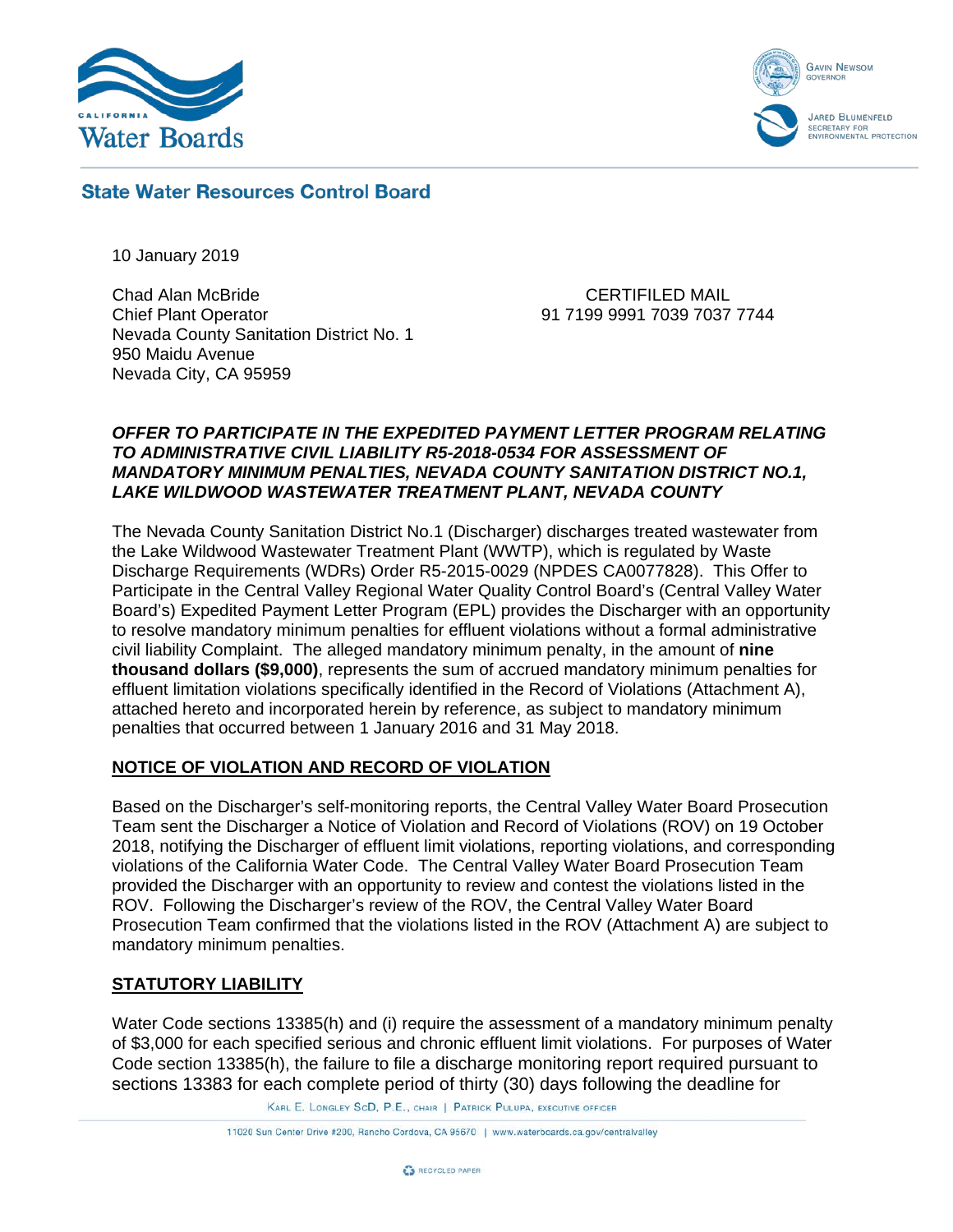submitting the report constitutes a serious violation subject to a mandatory minimum penalty. The Discharger may also be subject to discretionary administrative civil liabilities pursuant to Water Code section 13385(c) of up to \$10,000 for each day in which the violation occurs, and \$10 for each gallon discharged but not cleaned up in excess of 1,000 gallons. These mandatory minimum penalties and discretionary administrative civil liabilities may be assessed by the Central Valley Water Board beginning with the date that the violations first occurred.[1](#page-1-0) The formal enforcement action that the Central Valley Water Board uses to assess such liability is an administrative civil liability complaint, although the Central Valley Water Board may instead refer such matters to the Attorney General's Office for prosecution. If referred to the Attorney General for prosecution, the Superior Court may assess up to twenty-five thousand dollars (\$25,000) per violation. In addition, the Superior Court may assess up to twenty-five dollars (\$25) per gallon discharged but not cleaned up in excess of 1,000 gallons.

### **SETTLEMENT OFFER**

The Discharger can avoid the issuance of a formal enforcement action and settle the alleged violations identified in the ROV (Attachment A) by participating in the EPL Program.

To promote resolution of these violations, the Central Valley Water Board Prosecution Team makes this Conditional Offer. The Central Valley Water Board's Prosecution Team proposes to resolve these violations without the issuance of a formal enforcement action through this EPL assessing **nine thousand dollars (\$9,000)** in mandatory minimum penalties. If the Discharger accepts this proposal, subject to the conditions below, the Central Valley Water Board Prosecution Team will accept that payment in settlement of any enforcement action that would otherwise arise out of the violations identified in Attachment A. Accordingly, the Central Valley Water Board Prosecution Team will forego issuance of a formal administrative complaint, will not refer the violations to the Attorney General, and will waive its right to seek additional discretionary civil liabilities for the violations identified in the ROV. The EPL Program does not address or resolve liability for any violation that is not specifically identified in the ROV, regardless of the date that the violation occurred.

If the Discharger accepts this offer, please complete and return the enclosed "Acceptance of Conditional Resolution and Waiver of Right to Hearing; (proposed) Order" (Acceptance and Waiver) on or before **11 February 2019**. Upon receipt of the Acceptance and Waiver Form, this settlement will be publicly noticed for a 30-day comment period as required by federal regulations. If no substantive comments are received within the 30 days, then the Board will consider those effluent violations specifically listed in Attachment A to be resolved.

## **CONDITIONS FOR CENTRAL VALLEY WATER BOARD ACCEPTANCE OF RESOLUTION**

Federal regulations require the Central Valley Water Board to publish and allow the public thirty (30) days to comment on any settlement of an enforcement action addressing NPDES permit violations (40 C.F.R. section 123.27(d)(2)(iii)). Upon receipt of the Discharger's Acceptance and Waiver, the Central Valley Water Board staff will publish a notice of the proposed resolution of the violations.

<span id="page-1-0"></span> $1$  Please note that there are no statutes of limitation that apply to administrative proceedings to assess mandatory minimum penalties. See *City of Oakland v. Public Employees' Retirement System,* (2002) 95 Cal.App.4th 29, 48; 3 Witkin, Cal. Procedure (4th ed. 1996) Actions, §405(2), p. 510.) Additionally, the State Water Resources Control Board had determined that the equitable doctrine of laches does not apply to mandatory minimum penalties. (State Water Board Order Nos. 2013-0053, 2013-0054, 2013-0055, 2013-0099.)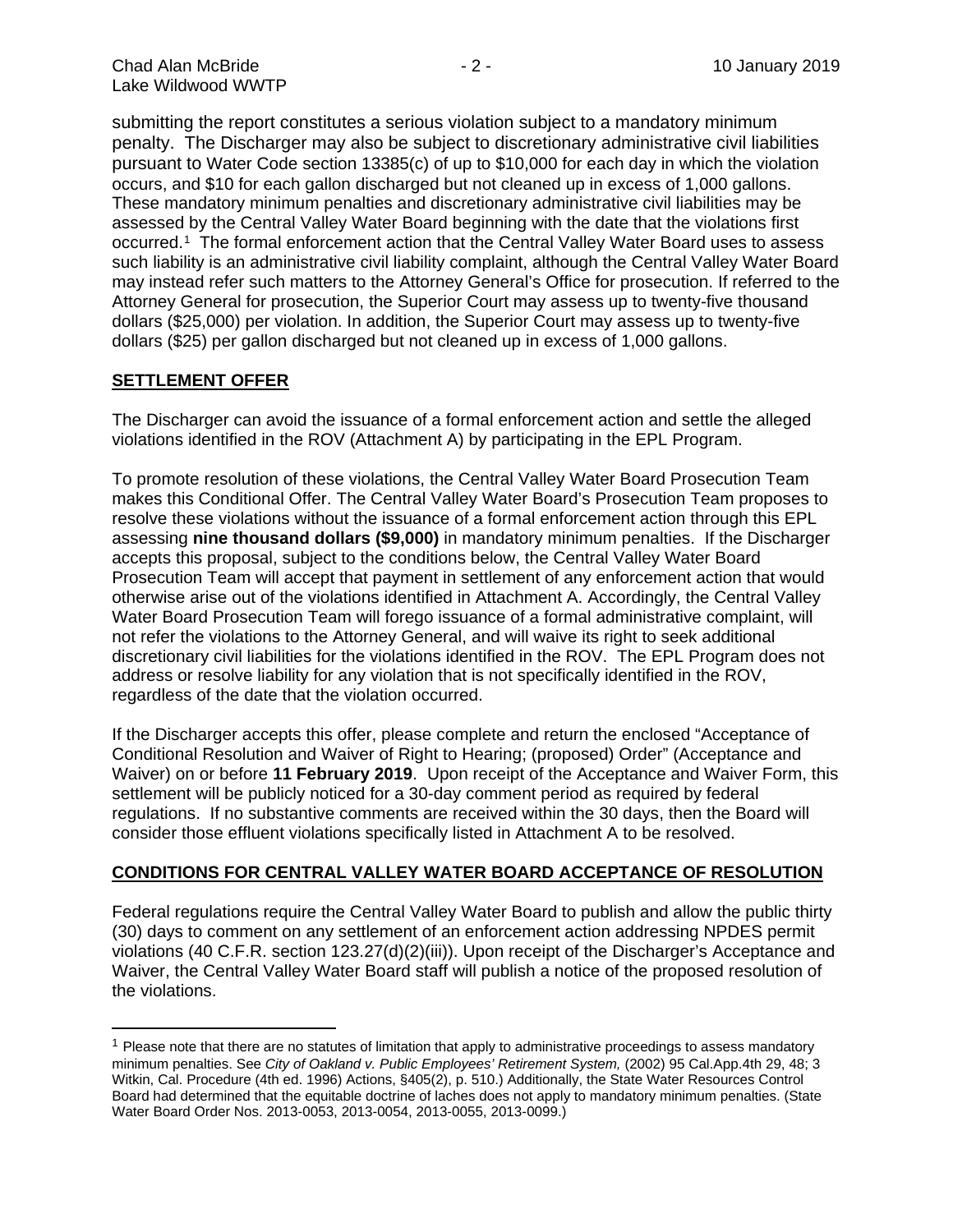If no comments are received within the 30-day comment period, and unless there are new material facts that become available to the Central Valley Water Board, the Executive Officer will execute the Acceptance and Waiver as a stipulated order assessing the uncontested mandatory minimum penalty amount pursuant to Water Code sections 13385 and 13385.1. However, if significant comments are received in opposition to the settlement, this offer may be withdrawn. In that case, the Discharger's waiver pursuant to the Acceptance and Waiver will also be withdrawn and the violations will be addressed in an administrative civil liability hearing. At the hearing, the Discharger will be free to make arguments to any of the alleged violations, and the Discharger's prior agreement to accept this conditional offer will not in any way be binding or used as evidence against the Discharger. The Discharger will be provided with further information on the administrative civil liability hearing process.

In the event the Acceptance and Waiver is executed by the Executive Officer, full payment of the assessed amount shall be due within thirty (30) calendar days after the date the Acceptance and Waiver is executed. In accordance with California Water Code section 13385(n)(1) and California Water Code section 13385.1(c)(1), funds collected for violations of effluent limitations and reporting requirements pursuant to section 13385 and 13385.1 shall be deposited in the State Water Pollution Cleanup and Abatement Account. Accordingly, the \$9,000 liability shall be paid by cashiers or certified check made out to the "State Water Pollution Cleanup and Abatement Account". Failure to pay the full penalty within the required time period may subject the Discharger to further liability.

If you have any questions or comments regarding this Settlement Offer, please contact Kim Sellards at (916) 464-4835 or Kim.Sellards@waterboards.ca.gov.

### *Original Signed By*

ANDREW ALTEVOGT Assistant Executive Officer

- Enclosures (2): Record of Violations Acceptance of Conditional Resolution and Waiver of Right to Hearing
- cc w/o encl: Kenneth Greenberg, USEPA, Region 9, San Francisco David Boyers, Office of Enforcement, SWRCB, Sacramento Patrick Pulupa, Central Valley Water Board Advisory Team, Rancho Cordova Jessica Jahr, Office of Chief Counsel, SWRCB, Sacramento Adam Laputz, Central Valley Water Board Advisory Team, Sacramento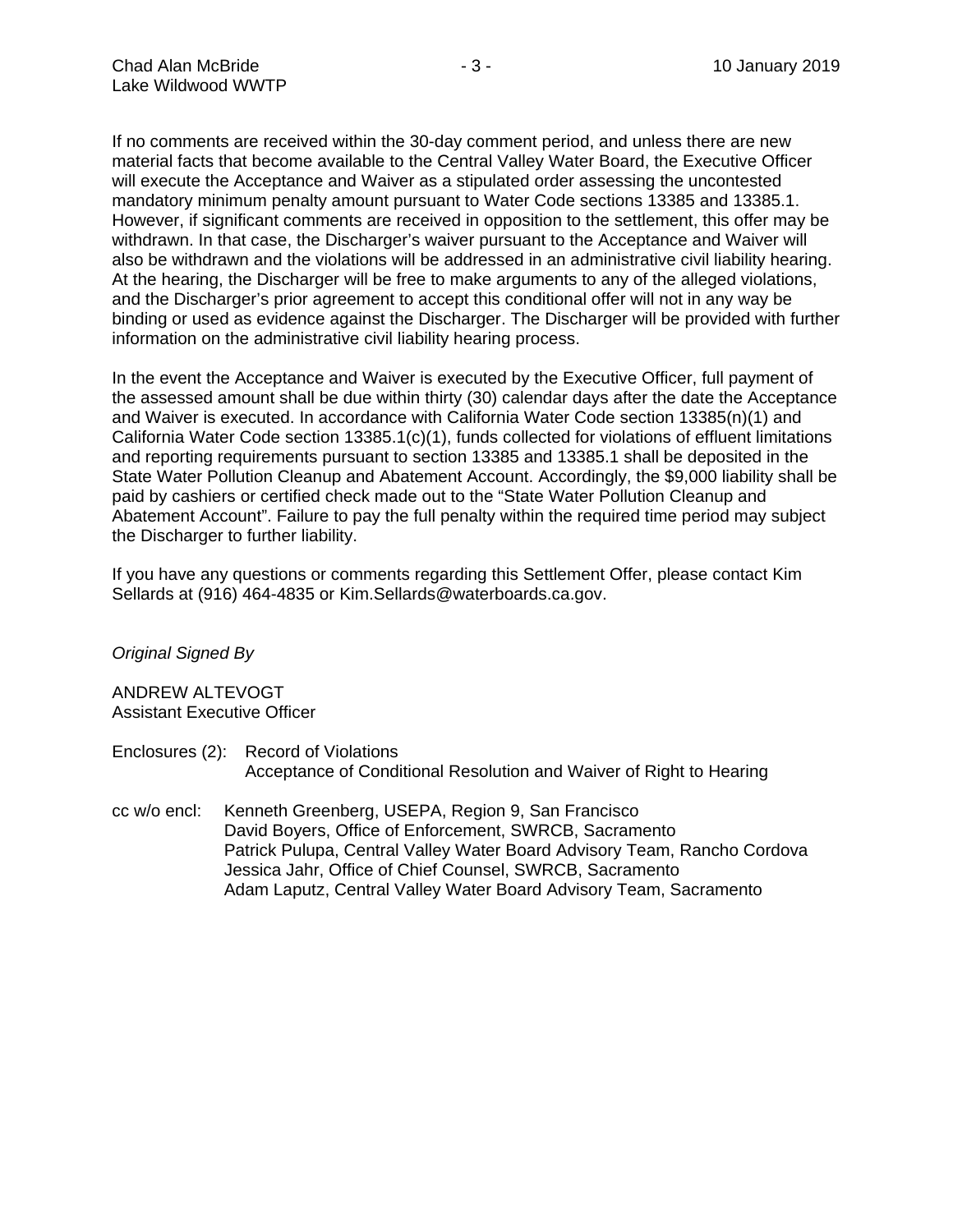### **ACCEPTANCE OF CONDITIONAL RESOLUTION AND WAIVER OF RIGHT TO HEARING; (proposed) ORDER**

Lake Wildwood WWTP EPL No. R5-2018-0534

By signing below and returning this Acceptance of Conditional Resolution and Waiver of Right to Hearing (Acceptance and Waiver) to the Central Valley Regional Water Quality Control Board (Central Valley Water Board), the Nevada County Sanitation District No.1 (Discharger) hereby accepts the "Offer to Participate in Expedited Payment Letter Program" and waives the right to a hearing before the Central Valley Water Board to dispute the allegations of violations described in the Record of Violations (ROV), which is attached hereto as Attachment A and incorporated herein by reference.

The Discharger agrees that the ROV shall serve as a complaint pursuant to Article 2.5 of the California Water Code and that no separate complaint is required for the Central Valley Water Board to assert jurisdiction over the alleged violations through its Chief Prosecutor. The Discharger agrees to pay the penalties required by California Water Code section 13385, in the sum of \$3,000 (Expedited Payment Amount), which shall be deemed payment in full of any civil liability pursuant to Water Code sections 13385 and 13385.1 that otherwise might be assessed for the violations described in the ROV. The Discharger understands that this Acceptance and Waiver waives its right to contest the allegations in the ROV and the amount of civil liability for such violations.

The Discharger understands that this Acceptance and Waiver does not address or resolve liability for any violation that is not specifically identified in the ROV.

Upon execution by the Discharger, the completed Acceptance and Waiver shall be returned to:

Kim Sellards, Supervisor for Compliance and Enforcement Section 11020 Sun Center Drive, Suite 200 Rancho Cordova, CA 95670 Phone: (916) 464-4835 [Kim.Sellards@waterboards.ca.gov](mailto:Kim.Sellards@waterboards.ca.gov)

The Discharger understands that federal regulations set forth at title 40, Code of Federal Regulations, section 123.27(d)(2)(iii) require the Central Valley Water Board to publish notice of and provide at least thirty (30) days for public comment on any proposed resolution of an enforcement action addressing NPDES permit violations. Accordingly, this Acceptance and Waiver, prior to execution by the Central Valley Water Board Executive Officer, will be published as required by law for public comment.

If no comments are received within the notice period that causes the Central Valley Water Board Executive Officer to question the Expedited Payment Amount, the Central Valley Water Board Executive Officer will execute the Acceptance and Waiver.

The Discharger understands that if significant comments are received in opposition to the Expedited Payment Amount, the offer on behalf of the Central Valley Water Board to resolve the violations set forth in the ROV may be withdrawn. In that circumstance, the Discharger will be advised of the withdrawal and an administrative civil liability complaint may be issued and the matter may be set for a hearing before the Central Valley Water Board. For such a liability hearing, the Discharger understands that this Acceptance and Waiver executed by the Discharger will be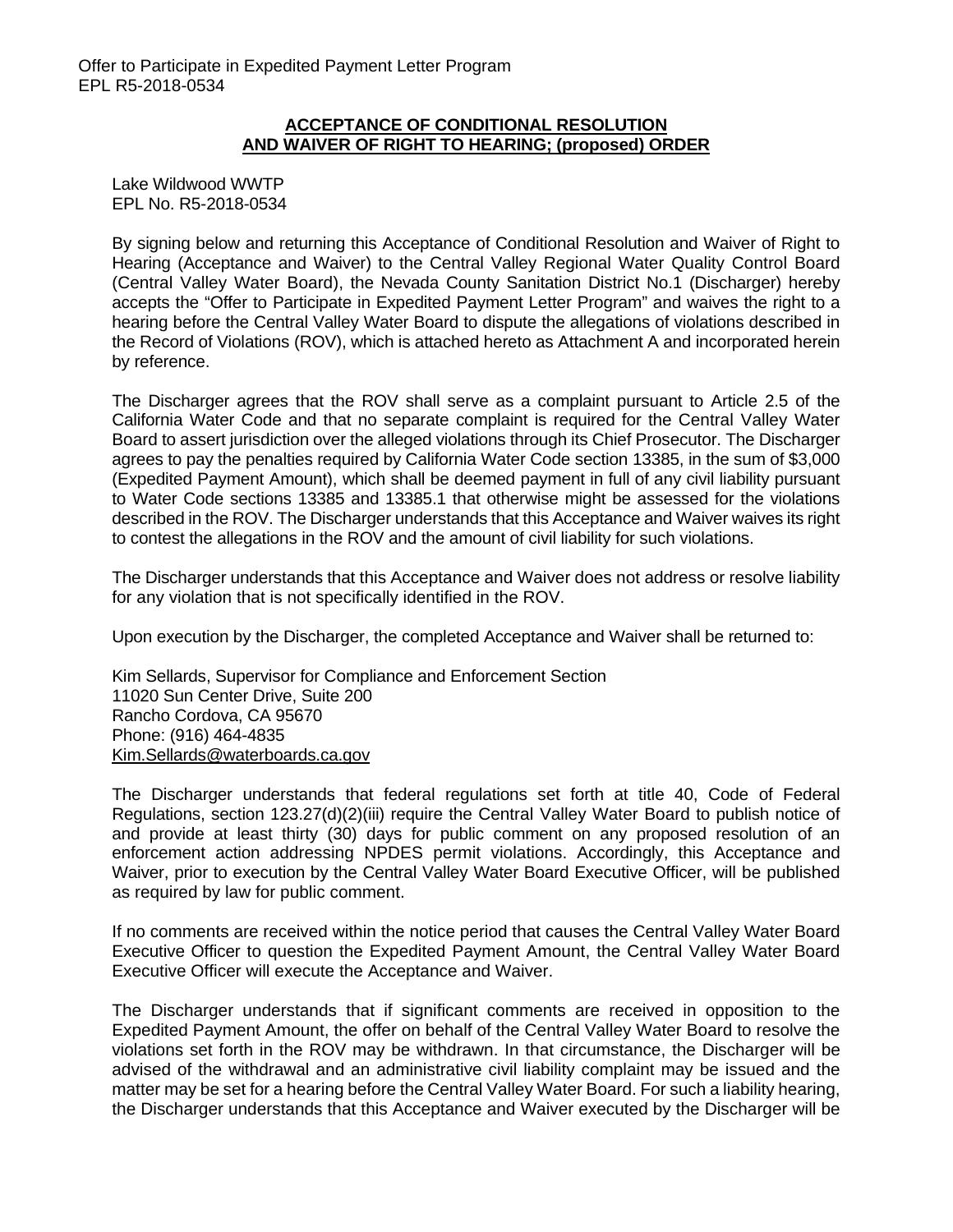Offer to Participate in Expedited Payment Letter Program EPL R5-2018-0534

treated as a settlement communication and will not be used as evidence in that hearing.

The Discharger further understands that once the Acceptance and Waiver is executed by the Central Valley Water Board Executive Officer, the full payment required by the deadline set forth below is a condition of this Acceptance and Waiver. In accordance with California Water Code section 13385(n)(1) and California Water Code section 13385.1(c)(1), funds collected for violations of effluent limitations and reporting requirements pursuant to sections 13385 and 13385.1 shall be deposited in the State Water Pollution Cleanup and Abatement Account. Accordingly, the \$3,000 liability shall be paid by a cashiers or certified check made out to the "State Water Pollution Cleanup and Abatement Account". The payment must be submitted to the State Water Resources Control Board no later than thirty (30) calendar days after the 30-day comment period and the Acceptance and Waiver is executed by the Central Valley Water Board Executive Officer.

\*Please mail the check to:

State Water Resources Control Board, Accounting Office Attn: EPL R5-2018-0534 Payment PO Box 1888 Sacramento, California, 95812-1888

I hereby affirm that I am duly authorized to act on behalf of and to bind the Discharger in the making and giving of this Acceptance and Waiver.

Nevada County Sanitation District No.1

By: *Original Signed By 2/11/2019* Signed Name Date

Printed or Typed Name Title

*Bradley Jade Torres Wastewater Operations Manager*

IT IS SO ORDERED PURSUANT TO CALIFORNIA WATER CODE SECTION 13385

By: *Original Signed By 3/27/2019* Patrick Pulupa Date Executive Officer

\*Following the 30-day public comment period and execution of the settlement agreement by the Executive Officer.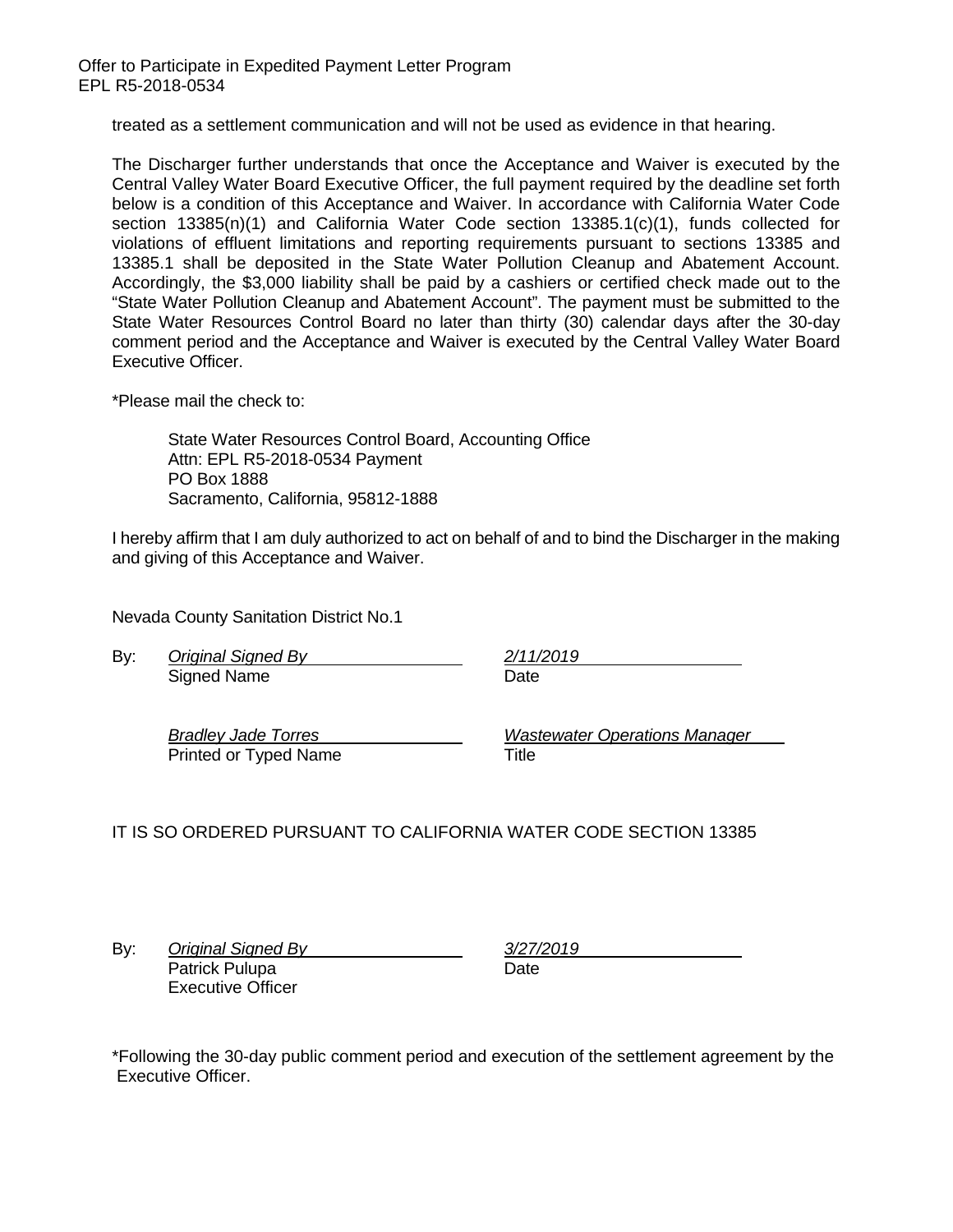## **ATTACHMENT A TO SETTLEMENT OFFER NO. R5-2018-0534 Record of Violations Subject to Mandatory Minimum Penalty**

#### **Nevada County Sanitation District No. 1 Lake Wildwood Wastewater Treatment Plant**

RECORD OF VIOLATIONS (1 January 2016 – 30 September 2018) MANDATORY PENALTIES (Data reported under Monitoring and Reporting Program R5-2015-0029)

The following table lists the alleged violations subject to mandatory minimum penalties (MMPs), pursuant to Water Code section 13385(h) and (i).

|                | Date         | Parameter       | <b>Units</b> | Limit | Measured | Period       | Violation<br><u>Type</u> | MMP Type              | <b>CIWQS</b> |
|----------------|--------------|-----------------|--------------|-------|----------|--------------|--------------------------|-----------------------|--------------|
|                | 27-Dec-17    | Total coliform  | MPN/100 mL   | 2.2   | 13       | 7-Day Median | <b>OEV</b>               | <b>NCHRON 1052151</b> |              |
| $\overline{2}$ | 28-Dec-17    | Total coliform. | MPN/100 mL   | 2.2   | 17       | 7-Day Median | <b>OEV</b>               | <b>NCHRON</b>         | 1038390      |
| 3              | $2-Jan-18$   | Total coliform  | MPN/100 mL   | 2.2   | 17       | 7-Day Median | <b>OEV</b>               | <b>NCHRON</b>         | 1052152      |
| 4              | $3 - Jan-18$ | Total coliform  | MPN/100 mL   | 2.2   | 50       | 7-Day Median | <b>OEV</b>               | <b>CHRON</b>          | 1039493      |
| 51             | $4$ -Jan-18  | Total coliform  | MPN/100 mL   | 2.2   | 8        | 7-Day Median | <b>OEV</b>               | <b>CHRON</b>          | 1044743      |
| 6              | 16-May-18    | Total coliform  | MPN/100 mL   | 2.2   | 8        | 7-Day Median | <b>OEV</b>               | <b>CHRON</b>          | 1045212      |

## **Table A. Violations subject to Mandatory Penalties**

# **EXPEDITED PAYMENT AMOUNT VIOLATIONS SUMMARY**

| <b>VIOLATIONS AS OF:</b>                    | 9/30/2018 |
|---------------------------------------------|-----------|
| Group I Serious Violations:                 |           |
| <b>Group II Serious Violations:</b>         |           |
| Non-Serious Violations Not Subject to MMPs: |           |
| Non-serious Violations Subject to MMPs:     | 3         |
| <b>Total Violations Subject to MMPs:</b>    |           |

## **Mandatory Minimum Penalty Amount for Effluent Limit Violations**

3 Non-serious Violations Subject to MMPs x \$3,000 Violation = \$9,000

### **Total Expedited Mandatory Minimum Penalty = \$9,000**

### **Table B. Definition**

| <b>Abbreviation</b> | <b>Description</b>                                                                         |
|---------------------|--------------------------------------------------------------------------------------------|
| CAT <sub>1</sub>    | Violation of effluent limitation for Group I pollutant.                                    |
| CAT <sub>2</sub>    | Violation of effluent limitation for Group II pollutant                                    |
|                     | Chronic violation as defined by Water Code section 13385 (i). Any non-serious              |
| <b>CHRON</b>        | violation that falls within a 180-day period with three preceding violations. Thus, the    |
|                     | fourth non-serious violation that occurs within a 180-day period is subject to MMPs.       |
| <b>CIWQS</b>        | California Integrated Water Quality System database.                                       |
|                     | https://www.waterboards.ca.gov/water_issues/programs/ciwqs/                                |
| <b>CTOX</b>         | Violation of chronic toxicity effluent limitation.                                         |
| <b>DREP</b>         | Deficient reporting violation. This will only result in MMPs if the report is so deficient |
|                     | as to make determination of compliance impossible for the reporting period.                |
| <b>LREP</b>         | Late Reporting violation. Every 30-Days a report is late counts as one serious late        |
|                     | reporting violation subject to MMPs.                                                       |
| Measured            | Reported value for the monitoring period by the Discharger.                                |
| MMP Type            | Classification of the type of MMP violation.                                               |